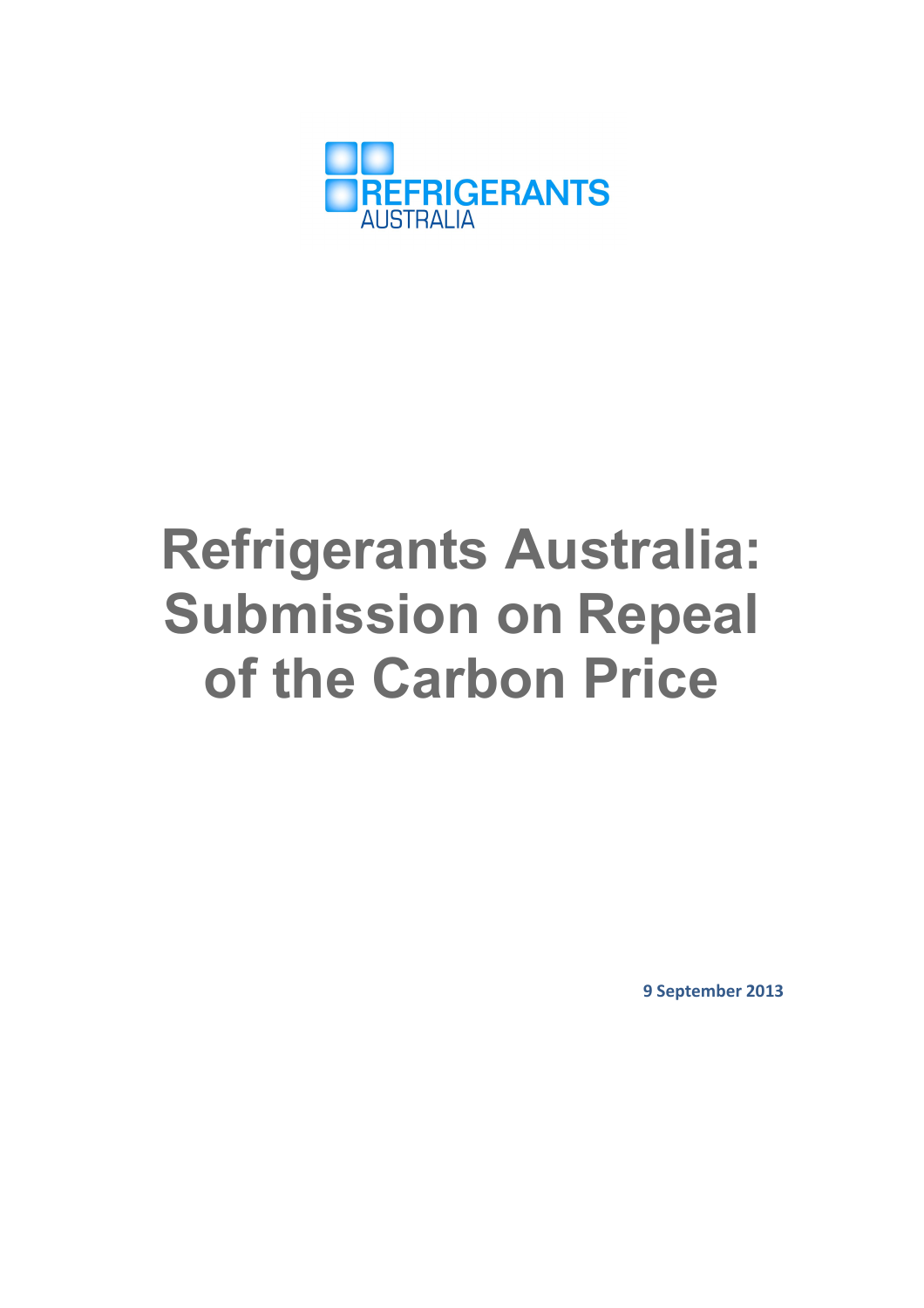#### **Executive Summary**

Refrigerants Australia supports the repeal of a carbon price on HFC refrigerants, but cautions that a sudden guillotining of the carbon price will have an adverse impact on industry, potentially leading to bankruptcies among small business and wider industry disruption.

Refrigerant Australia proposes that instead of an immediate removal of the carbon price, transition arrangements are put in place to remove the price as quickly as possible, but giving industry the necessary time to adjust. Refrigerant Australia is eager to work with Government to develop this approach. One option for a carbon price removal involves an averaging of price over a 2 year period – which would mean the price would be removed 18 months after legislation took effect. This proposal is described in detail in this submission.

The issue with removing the carbon price is particularly acute for HFC refrigerants given the enormous impact it has had. There is no other industry where the carbon price has acted to multiply the price by several times (for other industries the impacts are typically 10% or less in terms of overall prices.)

Consumers of refrigerants see the potential reduction that would occur on 1 July 2014 with a shift to a floating price and a reduction in costs as a welcome respite. As a result, however, they are likely to delay purchasing new equipment and maintenance and refurbishment works in the months leading up to 1 July 2014, and  $-$  as refrigerant prices will not plummet on 1 July as gases with the higher price associated with it will still need to work through the supply chain  $-$  a buyers' strike could last until the summer of 2014.

This strike in purchasing could be tremendously disruptive to the literally tens of thousands of (typically small business) contractors who earn 50% or more of their business income from installation of new equipment, as well as reductions in maintenance activity. It is probable that there would be significant bankruptcies and other commercial disruption as a result of a buyers' strike.

Use of a rolling average price that quickly and predictably eliminates the carbon price on refrigerants provides consumers with some immediate relief on prices but also allows the refrigerants industry to readjust smoothly.

Refrigerants Australia is also eager to work with Government on developing new policy on HFC refrigerants under the Coalition's Direct Action approach. We will be making a subsequent submission on this in late September.

Refrigerants Australia is pleased to make this submission and stands ready to work closely with Government to ensure policy settings deliver their objectives and provide the certainty that industry requires.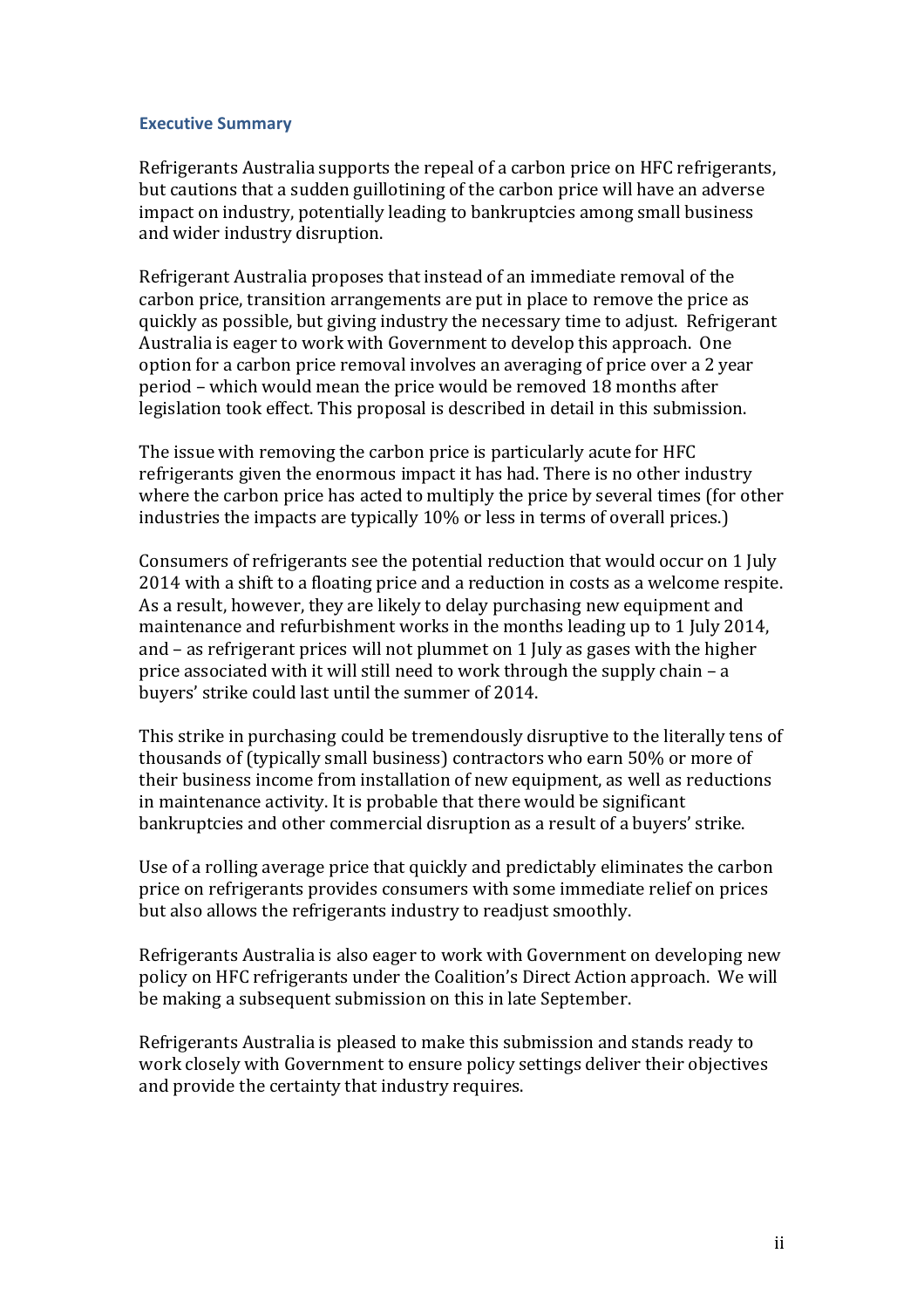# **Table of Contents**

| Appendix I Putting the carbon price on HFC refrigerants in context10<br>Comparing carbon price impact of HFC refrigerants with other sectors  10 |  |  |  |
|--------------------------------------------------------------------------------------------------------------------------------------------------|--|--|--|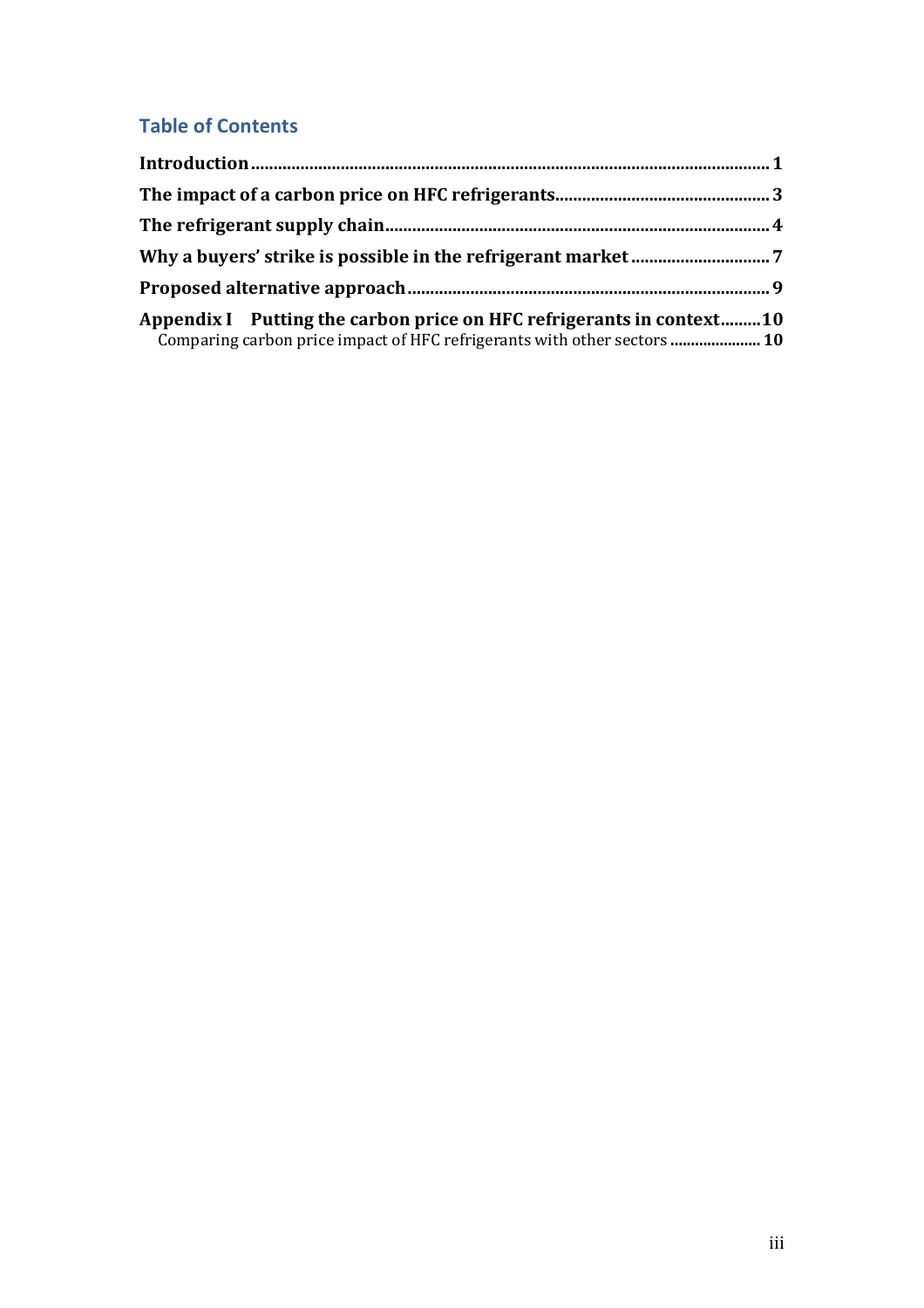# **Introduction**

The refrigerant industry is a vital and large part of Australia's economy, but this fact is often obscured by the diffuse use of refrigerants. As the recently released Government study entitled *Cold Hard Facts 2* reveals, the refrigeration and air conditioning industry:

- Consists of more than 20,000 businesses employing about 173,000 people.
- Represents at least 1.7 per cent of Australia's GDP.
- Had overall expenditure of about \$26.2 billion in 2012.
- Supports many essential uses, including nearly \$30 billion worth of perishable food per annum from farm to domestic refrigerator, using more than 28,000 refrigerated trucks. It also provides comfort conditions for millions of workers and visitors in more than 140 million square metres of non-residential buildings.

Despite the large and diverse nature of the refrigerants industry, there was near unanimous and heated opposition to the introduction of a carbon price on refrigerants. The industry believed that Australia's regulatory system (passed under Coalition leadership in 2003) was world's best practice. Further it felt that given refrigerants were only a small price component of purchase costs of equipment it would not change buying behavior, but would sting consumers when they went to conduct maintenance. Additionally, particularly given that the carbon price on HFCs was on imports not emissions, there was a strong belief that emissions would not be reduced substantially, but simply prices would rise.<sup>1</sup> Finally, the industry felt that projected emission reductions would obscure the fact because of price rises many consumers would reuse old and dirty refrigerant, or use non HFC refrigerants, that decreased energy efficiency and, potentially, presented significant safety risks. Industry is adamant that its expectations of failure of the carbon price in reducing emissions have been demonstrated by real life events in the months since 1 July 2012.

There is not the same degree of unanimity in opinion about how the carbon price should be removed. Many consumers and some industry participants simply want the price removed as quickly as possible in a "tear the bandage off" maneuver. However, Refrigerants Australia and most of the industry are concerned that such an approach would lead to further wounding of the industry and contend that with a little care and patience, the carbon price can be removed quickly and in a manner that does not further harm the industry.

Refrigerants Australia recognises that many industry sectors claim "special circumstances". However, given the peculiarities of how the carbon price

 

 $<sup>1</sup>$  Australian Government projections support this contention: the carbon price was projected to reduce</sup> Australia's emissions of HFCs by only a 6% in 2030. See

http://www.climatechange.gov.au/sites/climatechange/files/files/climate-change/projections/aepindustrial.pdf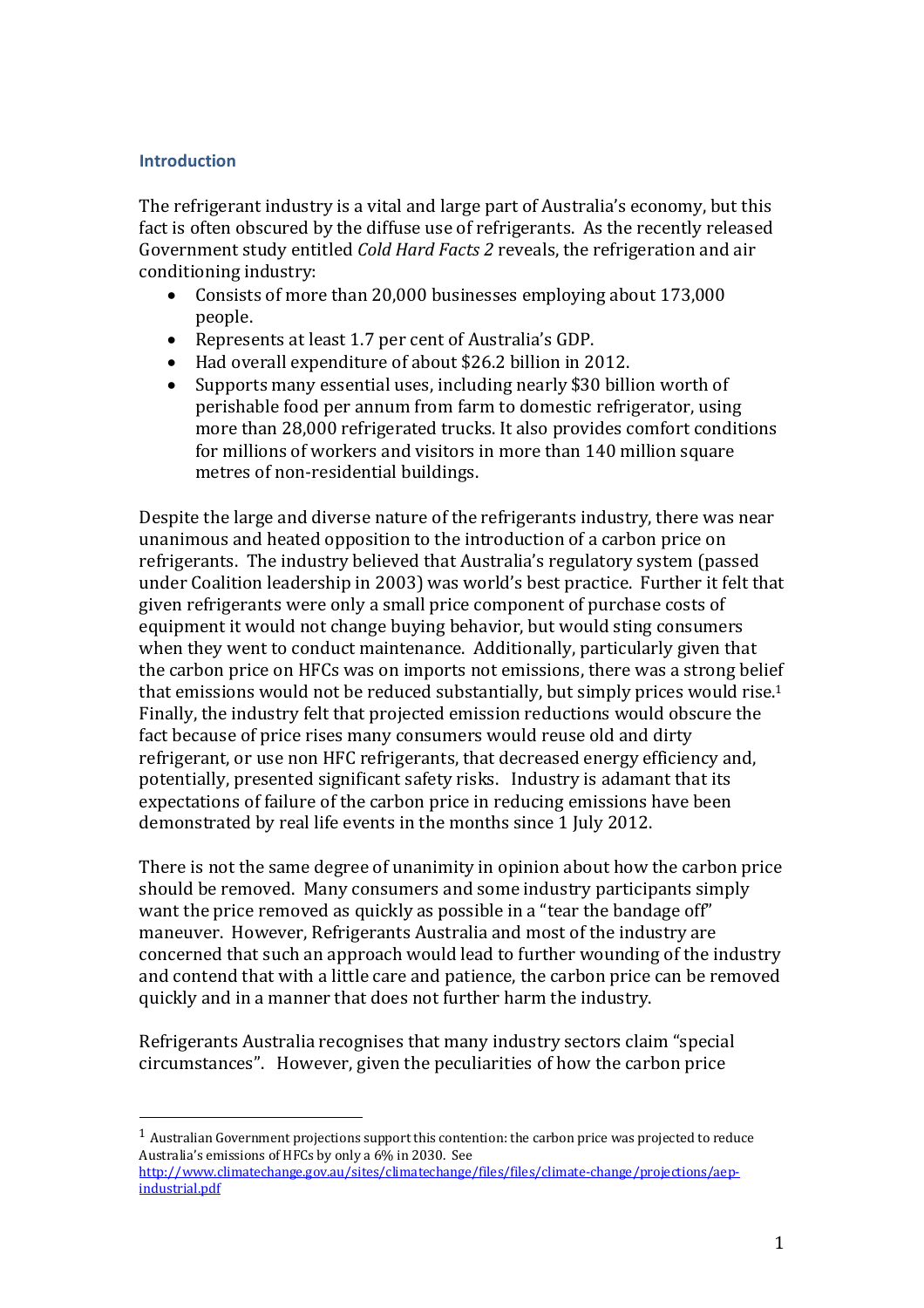impacted HFC refrigerants, including that the carbon price needed to be dealt with under a different act, we believe this stance is appropriate.

Refrigerants Australia recognizes that working through the issues associated with any amendment often requires significant information and consultation. We are committed to assisting you in answering any questions you may have. Please contact Greg Picker, Executive Director, Refrigerants Australia (greg.picker@refrigerantsaustralia.org or 0403741715) if you need any further information.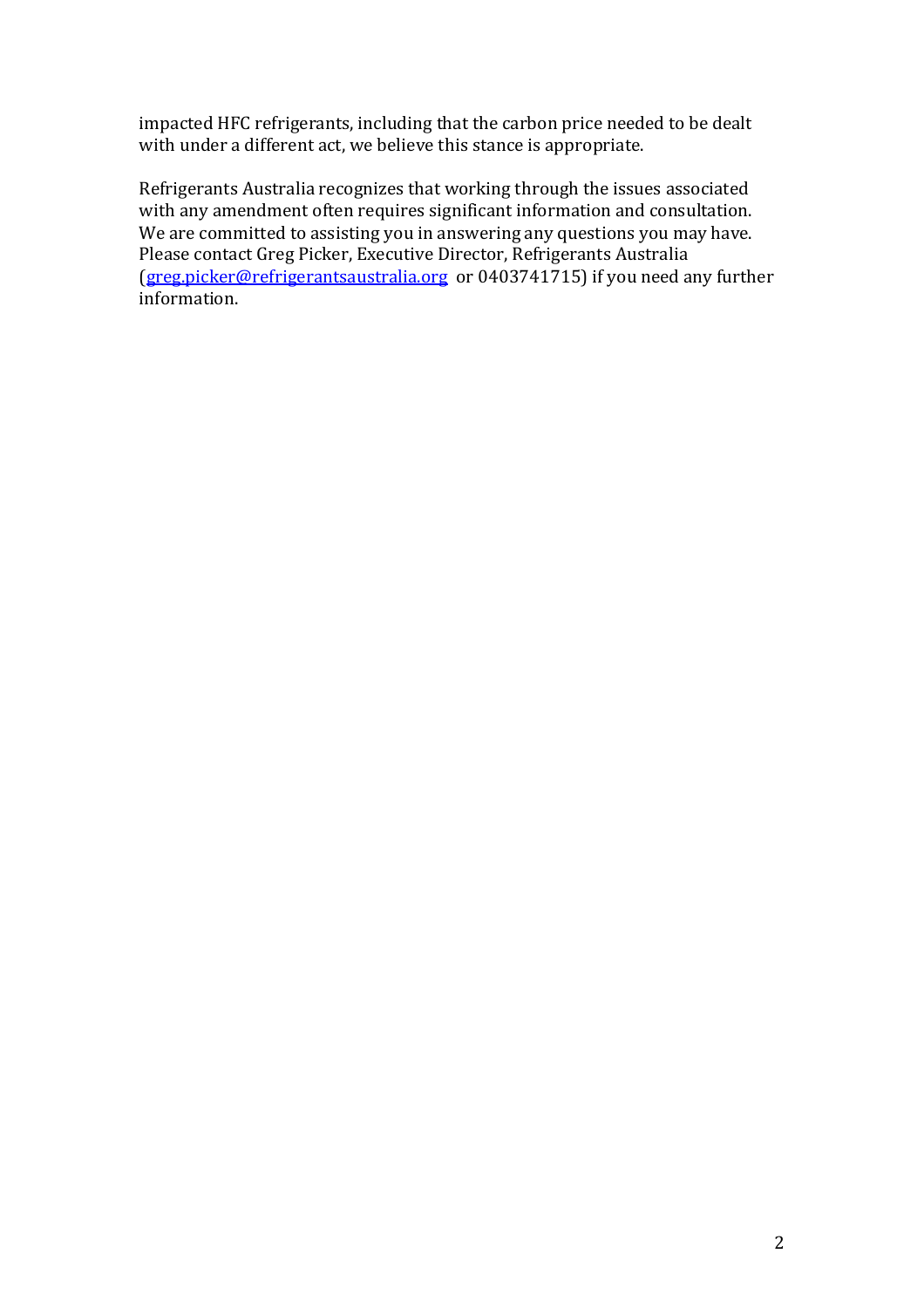# **The impact of a carbon price on HFC refrigerants**

The introduction of a price on carbon had a significant and dramatic impact in the refrigerant industry. Given the high global warming potential of many of the HFC refrigerants, and that the cost applied at import of the substances rather than at emissions, the carbon price had a large impact on the overall prices. Take two common refrigerants, for example:

- R134a (HFC 134a) is used in car air conditioners and is the most common refrigerant. It has a global warming potential of 1300. At a carbon price of  $$24.15$ , importers pay an additional  $$31.40$  per kg. This is an increase of 4 to 6 times over import cost.
- R404A (a blend of 3 HFCs) is used in supermarkets and other commercial refrigeration applications. It has a global warming potential of 3800. At a carbon price of \$24.15, importers pay an additional \$93.10 per  $kg$ . This is an even more significant cost then on R134a, and is up to 9 times the imported cost of refrigerant.

As a point of reference, it is worth noting that refrigerant costs prior to import to Australia typically vary from a few dollars per kilo for the most common refrigerants to \$20 per kg or more for more exotic substances.

The refrigerant industry was uniquely exposed to the carbon price in the Australian economy. No other sector saw prices rise in multiples, rather price increases were comparatively modest at 10% or less. Similarly, the changes experienced by the refrigerant industry were far greater than through typical commercial exposure, such as the fluctuations in the exchange rate. Please see Appendix  $I$  for details on the comparative impact on prices.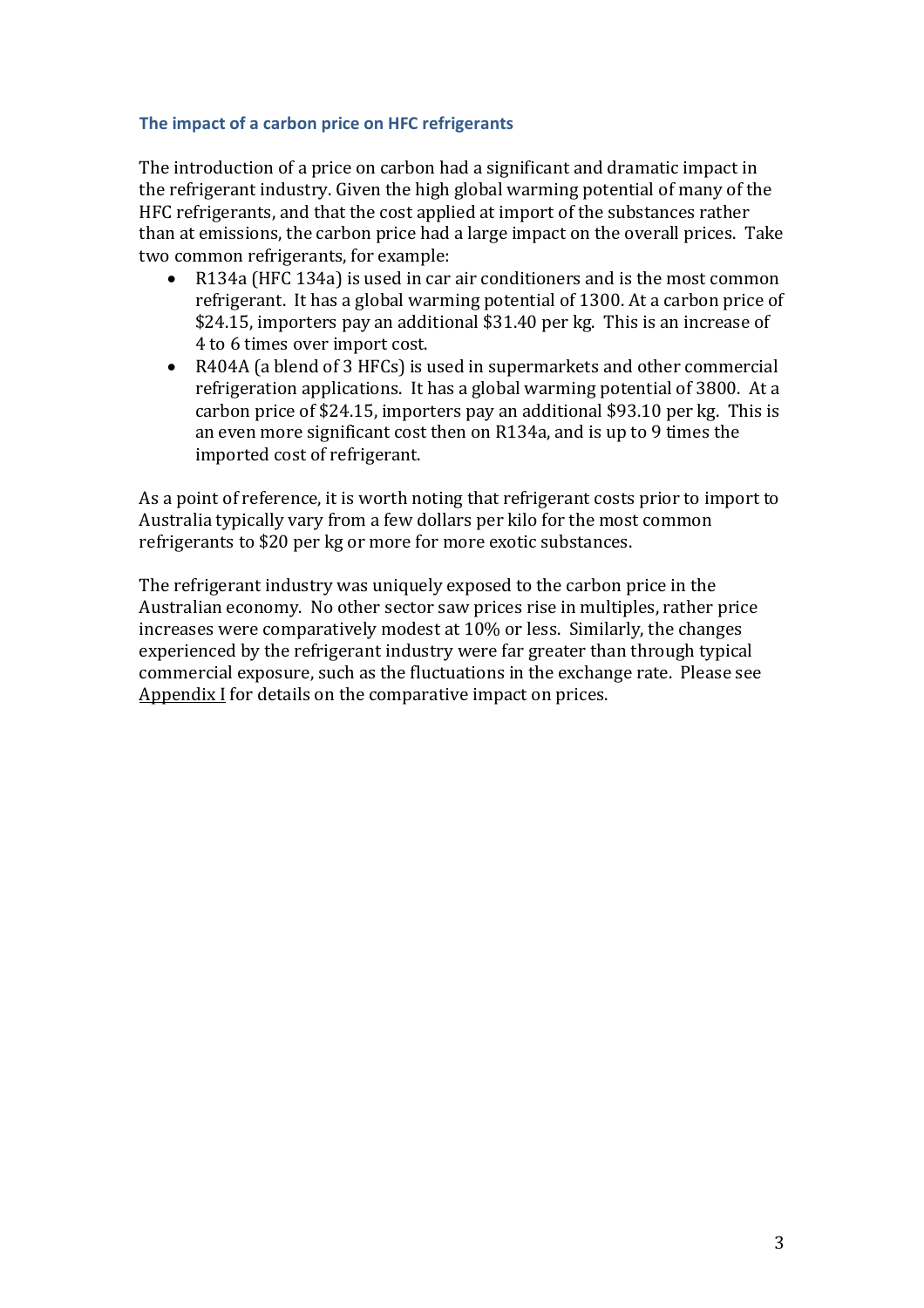#### **The refrigerant supply chain**

Calculating the impact of the carbon price on HFC refrigerants, however, is not as simple as multiplying the global warming potential with the carbon price and assuming that these prices are simply be passed through the supply chain.

In a market without a carbon price, as these substances move through the supply chain, costs increase as a result of handling and storage costs, regular business expenses and profit. The cost to a consumer is a multiple of several times the cost to the importer. In this way, the refrigerants market operates just like all other markets for other substances in Australia.

The introduction of the carbon price saw overall prices increase dramatically and this has resulted in changes in business models and commercial behaviour. This is because the price of carbon does not pass through the supply chain as a static cost, which is simply passed through unaltered to the consumer, rather it is added to the import costs and the same multiplier impacts that typically operate throughout the supply chain apply under these circumstances. This is not a surprise given the carbon price has had marked influence on the industry: insurance costs have risen markedly, loans have been required to manage the significantly increased cash flow, and industry has shifted to preferring smaller cylinders (requiring new purchases). These changes increased both costs and risks to the industry throughout the supply chain and prices have risen to

# **Details of cost increases**

#### Business as Usual costs

There are range of standard business costs that apply between stages in the supply chain including storage and transport. insurance, labour, on-costs, typical business expenses and the like. As a result of these costs it would be expected that a refrigerant sold to a consumer might cost 6 to 7 times what it cost an importer in bulk.

Increased costs under the carbon price There was an assumption by some that the carbon price would simply pass through the supply chain. This was inaccurate and did not reflect commercial realities. With a carbon price multiplying the value of refrigerant there were significant costs accrued as a result of increased need for finance, higher insurance costs, increased storage costs, and new cylinder fleets given the market's desire to purchase refrigerant in smaller quantities. These costs also have a multiplier effect through the supply chain and mean that total costs for consumers were markedly higher than the simple pass through of the carbon price.

reflect both direct cost increases, as well as a higher risk profile. The scale of investment needed to participate in this market changed the dynamics of many of its participants, throughout the supply chain. Please see Figure 1 below for further explanation of how the refrigerant supply chain operates.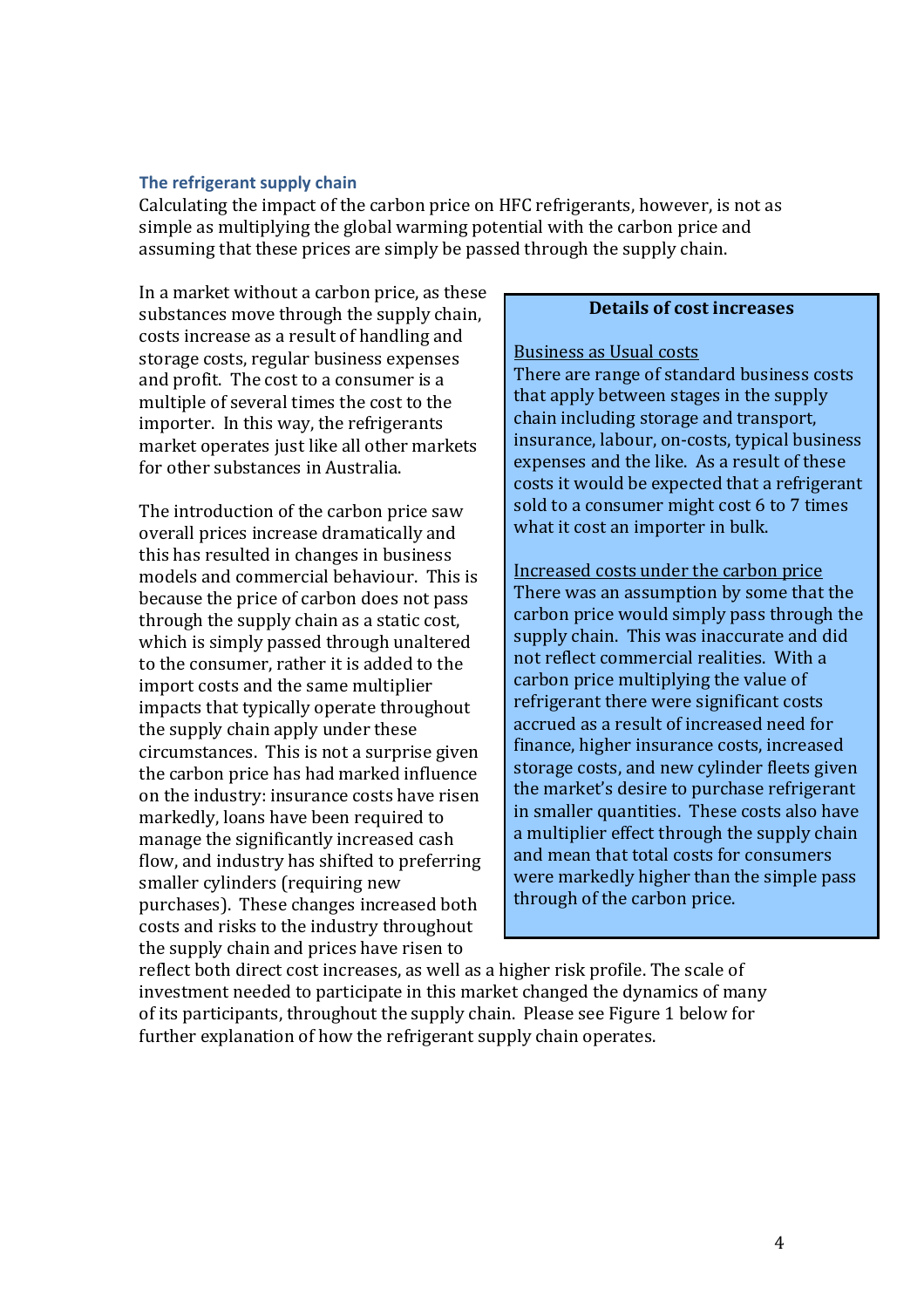

Consumer (one of many different essential industries) effectively all of Australia

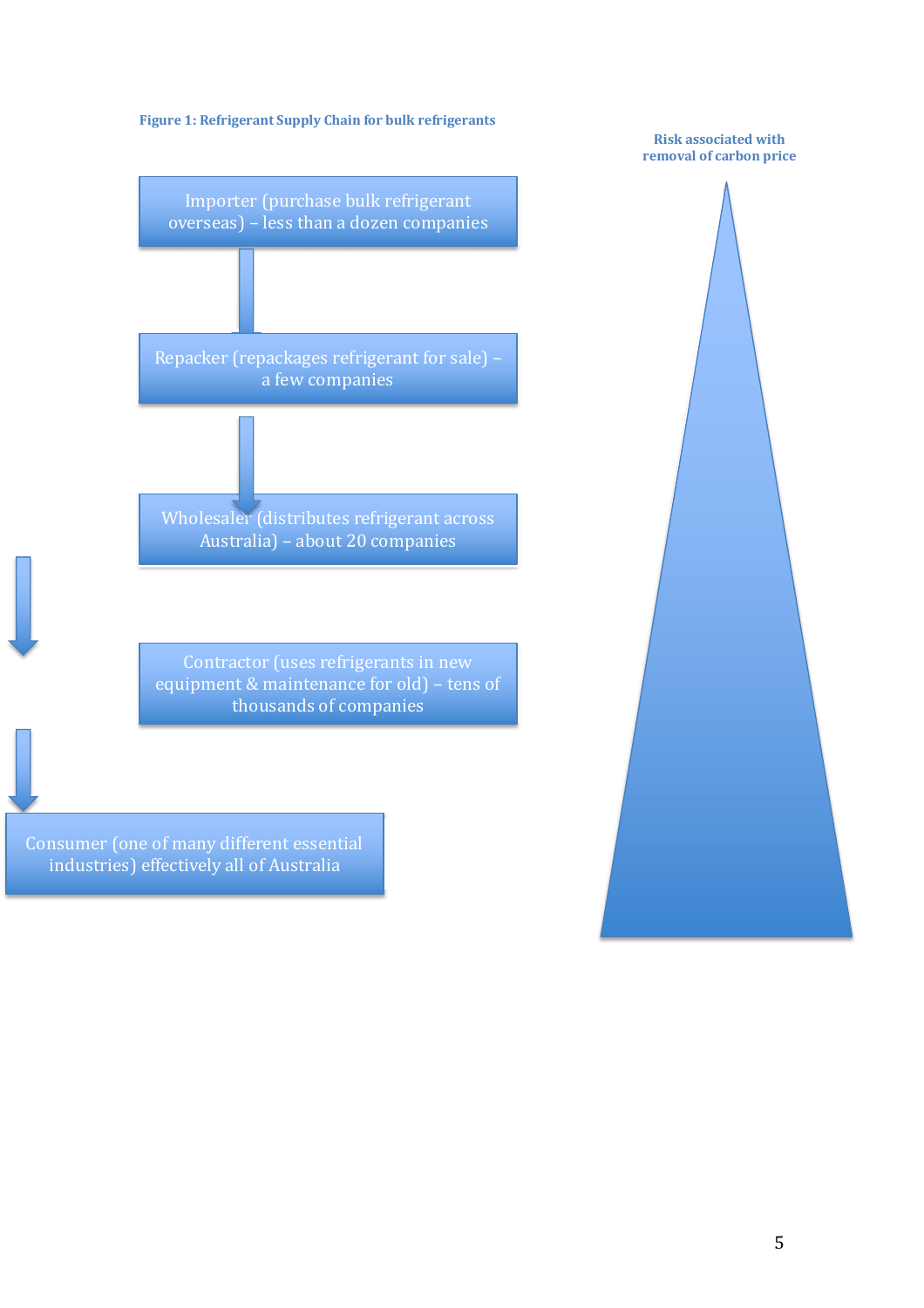Figure 2 below provides an indicative illustration of costs for two refrigerants moving through the supply chain. It demonstrates that even without a carbon price, costs work through the supply chain dynamically, and not as a simple pass through. It further shows that the multiplier effect caused by the carbon price impact on high GWP refrigerants at import is only part of the story of the industry's exposure to the carbon price. Any detailed assessment of the impact of the carbon price will show that the impact is greater the further down the supply chain, and that, therefore, the consequences of changes or removal of the carbon price will be more strongly felt at the contractor at the end of the supply chain (typically small business end) rather than at import.



Figure 2: Indicative prices of refrigerants through the supply chain<sup>2</sup>

A number of questions have been asked about price increases on refrigerant that was imported prior to the 1 July 2012.<sup>3</sup> Given the much higher, unfunded and additional costs on all elements of the supply chain caused by the price of carbon, prices needed to rise markedly to meet the dramatically increased costs on the industry (loans, insurance, cylinders and the like). Businesses in the supply chain needed to raise prices early to help meet their real and substantive costs.

 

<sup>&</sup>lt;sup>2</sup> Please note that this figure was developed using anecdotal industry information known by the Executive Director. Given the requirements on Refrigerants Australia in relation to the Trades Practices Act, a more detailed survey was not attempted. The work to be undertaken by RPS as described in this submission will make this assessment more robust.

<sup>&</sup>lt;sup>3</sup> In Cold Hard Facts 2 it was estimated that imports in 2011-2012 were 270% normal. This means that the industry purchased an extra 19 months of supply, suggesting that stockpiles will be used up during the 2013-14 summer.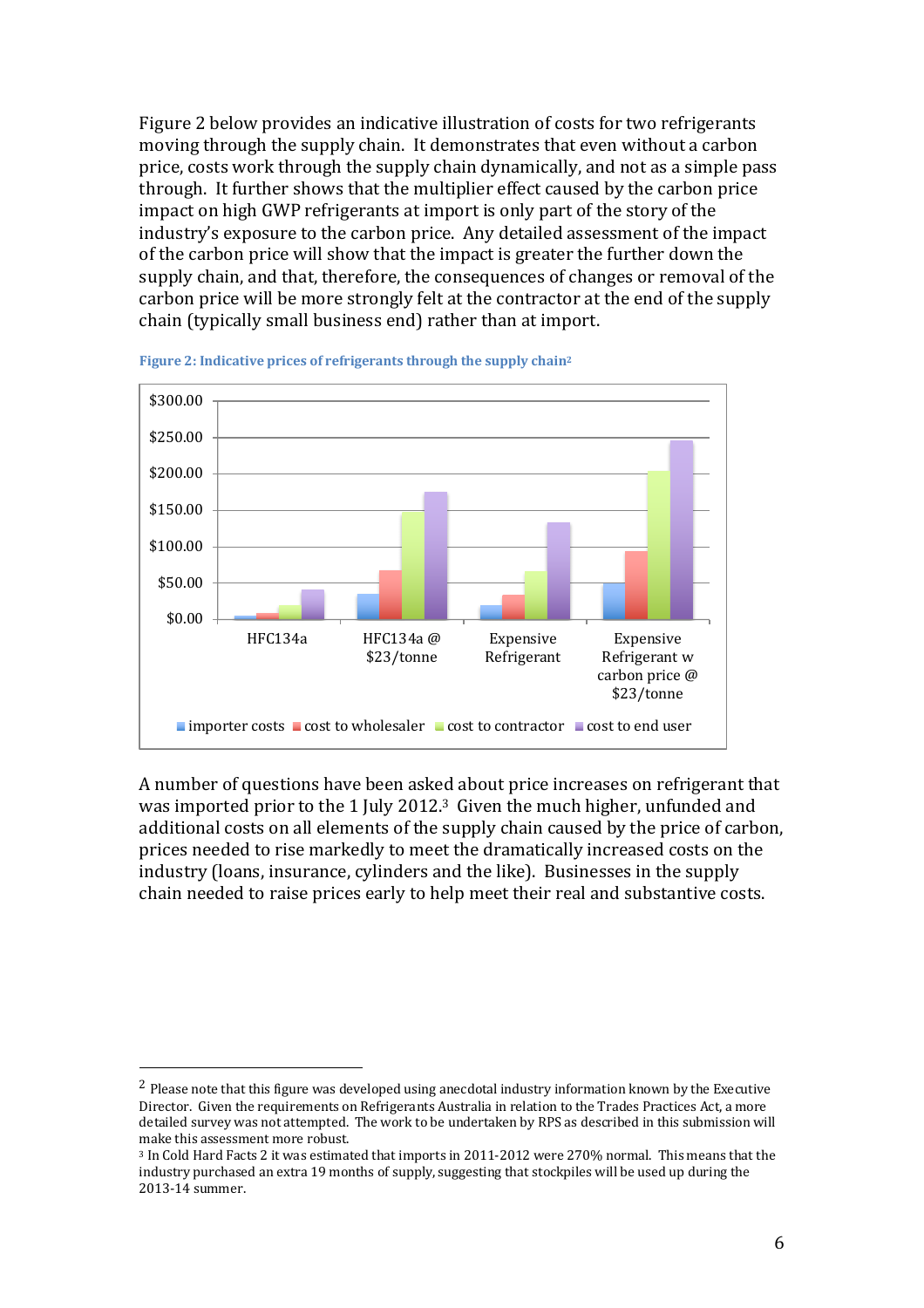#### **Why a buyers' strike is possible in the refrigerant market**

A fundamental point that needs to be understood, is that for every other industry other than landfill, the carbon price is applied where and when emissions occur. Further, the activity is usually close in terms of time to subsequent commercial activity. For example, the production of electricity from coal or gas has a carbon liability with it, but the downstream users of that electricity do not have a choice to delay purchase in any meaningful way. They will buy the electricity and pay the carbon price. On the other hand, an importer can buy a refrigerant and sell it to a wholesaler, who can further sell it to a contractor, but a consumer can decide not to buy and run equipment without a full charge, or delay maintenance. Refrigerants typically take about 6 months to move through the supply chain.

There is strong anecdotal evidence that consumers of refrigerants - building owners, hospitals, food handling businesses for example - are focused on the cost reduction that they believe will occur with a shift to a floating price on 1 July 2014. There are two issues with this belief that have the potential to significantly disrupt industry. Firstly, facility owners will likely delay purchase of equipment and refrigerant to after 1 July 2014 in the belief that this will save 

#### **Independent Analysis**

Refrigerants Australia has recently hired RPS to undertake an analysis to provide more evidence about whether and how commercial disruption is likely as a result of removal of the carbon price and how this might impact the refrigerant supply chain. This analysis is expected to be completed by the end of September 2013 and will be forwarded to Government and officials at that time.

money. This strike in purchasing could be tremendously disruptive to the literally tens of thousands of (typically small business) contractors who earn perhaps 50% or more of their business from installation of new equipment. Additionally, as the prices probably will not fall immediately on 1 July as the gas in the supply chain that has already had the carbon price paid will need to work through the system, further delaying in purchase of new equipment is likely. It is certainly plausible that there will be a buyers' strike lasting 6 to 9 months severely impacting on the industry.

Further, in some parts of the industry  $-$  particularly automotive air conditioning – it is likely that many consumers will delay maintenance work in the hope of future price reductions. This delay in activity is likely to be significantly disruptive to low margin, highly exposed small businesses and may cause many of them to lay off staff or go bankrupt.

Secondly, there is also a possibility that the refrigerant supply chain will attempt to deplete their stores of refrigerant prior to 1 July 2014. It is possible that various refrigerants will become difficult to source in Australia in the months and weeks leading up to 1 July 2014. Given custom regulations that goods on ships bound for Australia are considered landed in Australia this potential refrigerant drought could last several months after 1 July 2014.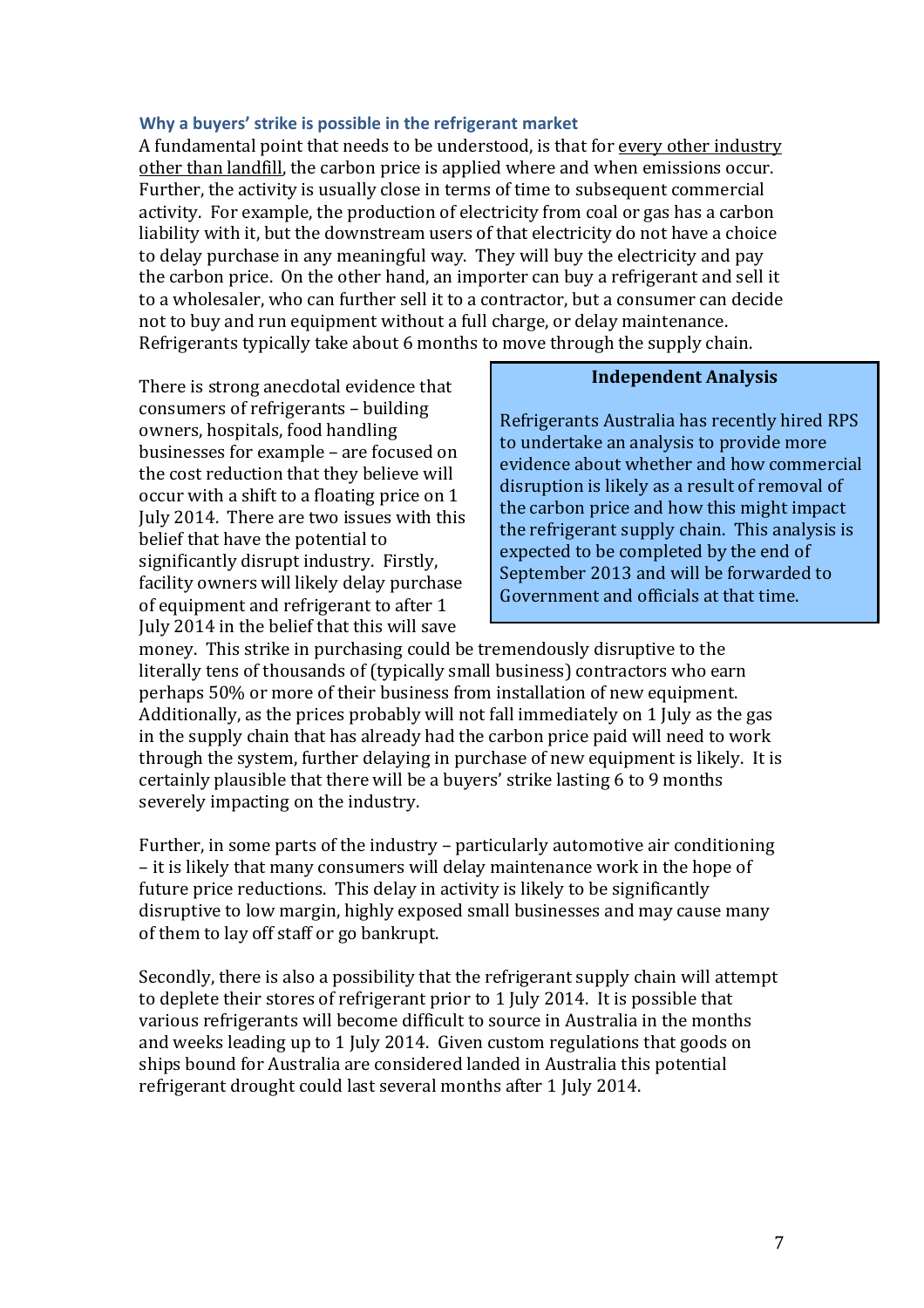These potentialities are not insignificant. There have been several assessments over recent years detailing that contractors are under significant financial risk currently. A buyers' strike over winter (a typically slow time anyway) could well put hundreds or more small companies out of business. Additionally, refrigerants are used in a range of essential services including food handling, health and telecommunications. Any degradation to refrigerant supply or the refrigerant industry's capacity to support these essential uses needs to be addressed. The potential impacts of a refrigerant buyers' strike are too important not to take steps to avert this possible outcome.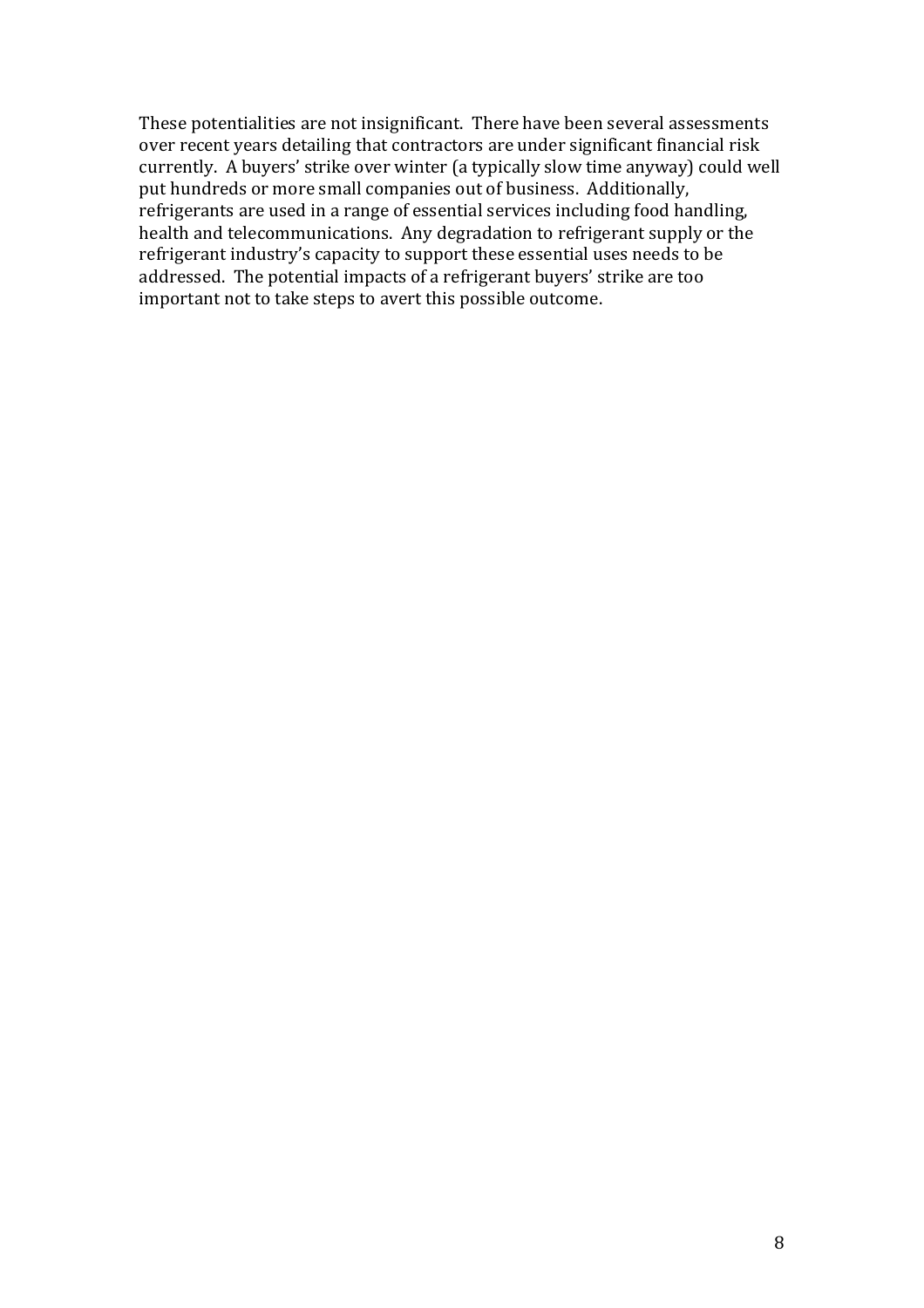# **Proposed alternative approach**

The current approach for HFC refrigerants under the carbon price involves taking an average of the price for the previous six month and using that as a fixed price for the current six-month period. Refrigerant Australia's proposal is to take a rolling average of the carbon price over an agreed number of years using the prices as already set at six month intervals. The advantage of a rolling average is that it is based on historical prices and provides both a rationale for the tempo of price reduction and certainty for industry.

Refrigerants Australia believes taking a 2-year rolling average would allow the industry time to adjust but remove the price only 18 months after legislation takes effect on 1 July 2014. Figure 2 below provides an illustration of how the carbon price would be reduce using this scenario.





Refrigerants Australia is not, however, wedded to this approach. We offer this merely as a possible mechanism to enable smooth price reductions reasonably quickly. If this approach does not suit, we remain eager to work with you to develop an alternative model.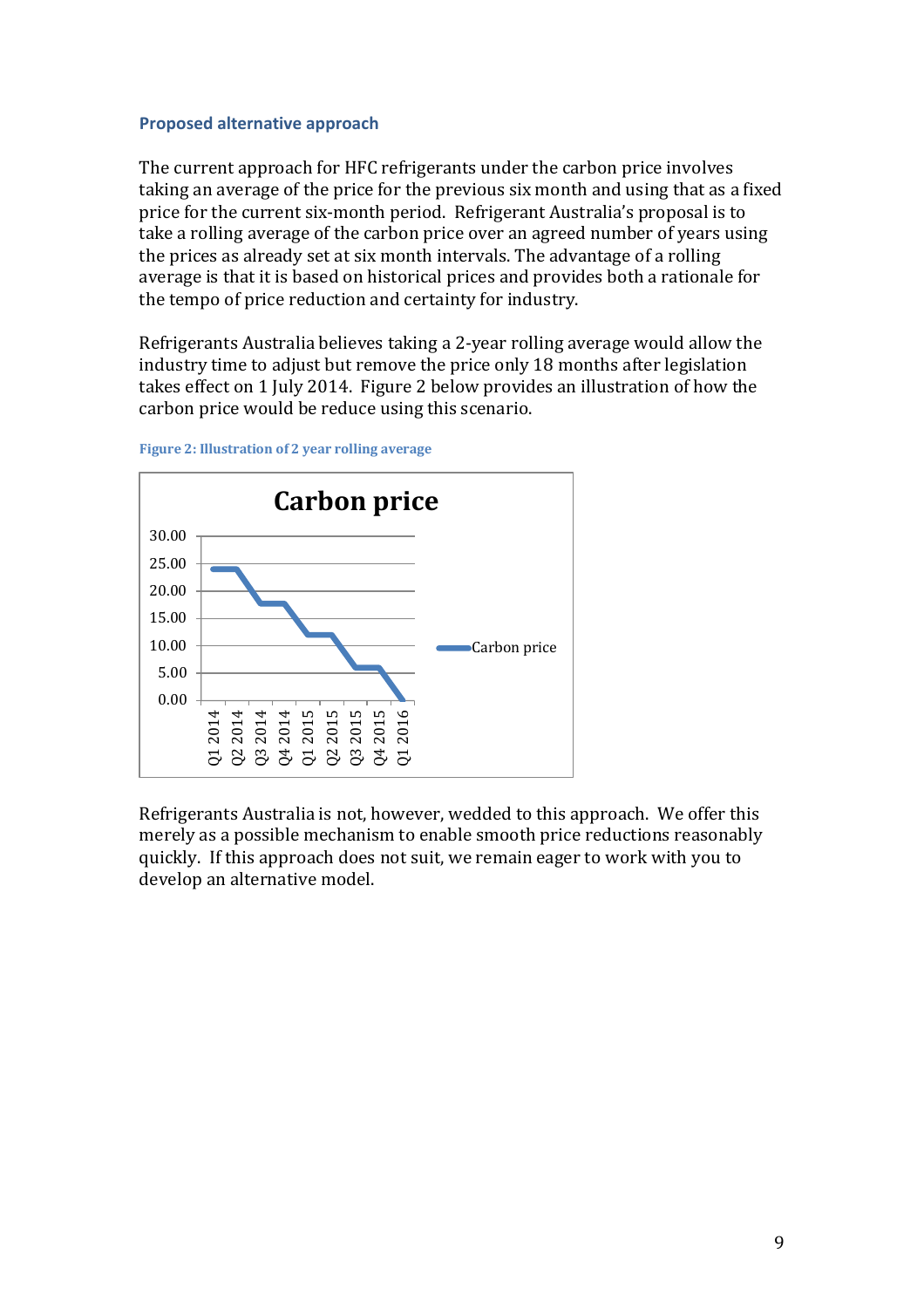# **Appendix I Putting the carbon price on HFC refrigerants in context**

The introduction of a carbon price has impacted multiple sectors of the Australian economy. In understanding what refinements might usefully be made to the emissions trading legislation, particularly with an early transition to a floating price, it is useful to compare the impact on HFC refrigerants with other industry sectors, and against other commercial factors such as the exchange rate. The analysis provided below demonstrates that the scale of impact in other covered sectors is far smaller proportionately than HFC refrigerants (which have been described above). The impact of price volatility on HFC refrigerants is likely to be unique and unprecedented in the Australian carbon market. Further the impact of the carbon price is not akin to other commercial factors such as the exchange rate. This is also detailed below.

# Comparing carbon price impact of HFC refrigerants with other sectors

Table 1 below details the costs impact to consuusers of a variety of goods impacted by the carbon price. Analysis of this table suggests a number of stark differences between other covered sectors and HFC refrigerants including:

- Scale of the impact at  $$23/tonnes$  is comparatively small for other covered sectors. The largest impacts – energy prices – are about  $10\%$ . A reduction in price of 75%, therefore, would see a savings of 7.5% or less. With HFC refrigerants, the impact of the carbon price is a multiplier of 5 to 9 times at import, and increases further through the supply chain. This means shifts in carbon prices are far more commercially significant.
- Many of the industries linked with the goods described below (electricity, steel, aluminum, natural gas, cement) received direct government support to reduce the impact of the carbon price. This did not happen for HFC refrigerants which, while not trade exposed (like coal-fired electricity generators) have far more proportionately significant impacts than any other industry.